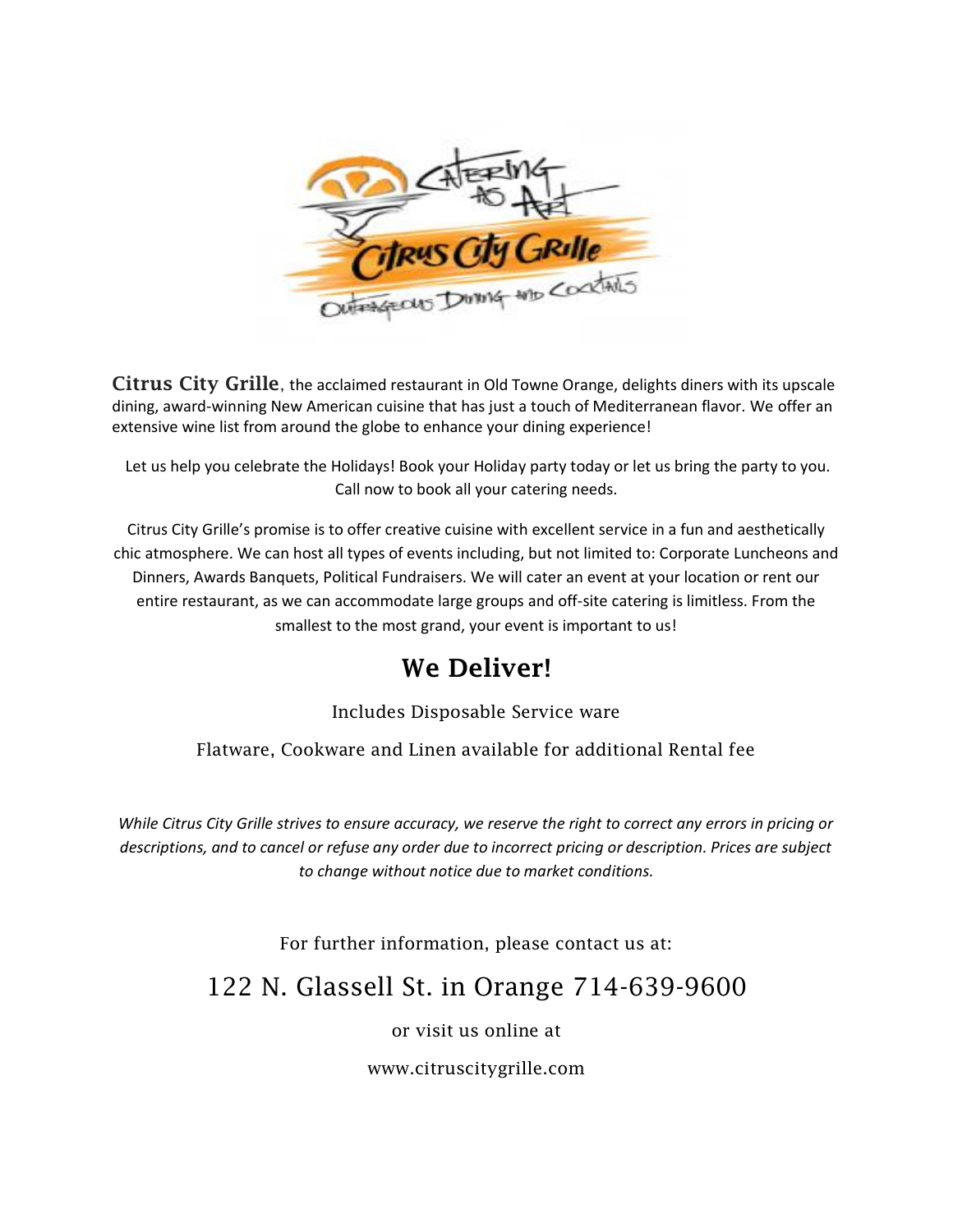# Breakfast

# Take out Buffet only (7:00 – 10:30 AM)

# Hot Station

Scrambled Eggs

Bacon

Sausage

Country Potatoes

French Toast

Waffles

## Fruit Bar

Fresh Seasonal Fruit

Yogurt

Granola

# Bakers Display

Assortment of Danishes

Fresh Muffins

### Beverages

Coffee

Tea

\$20 per/person

Champagne or Mimosa add (Two glasses per person) \$10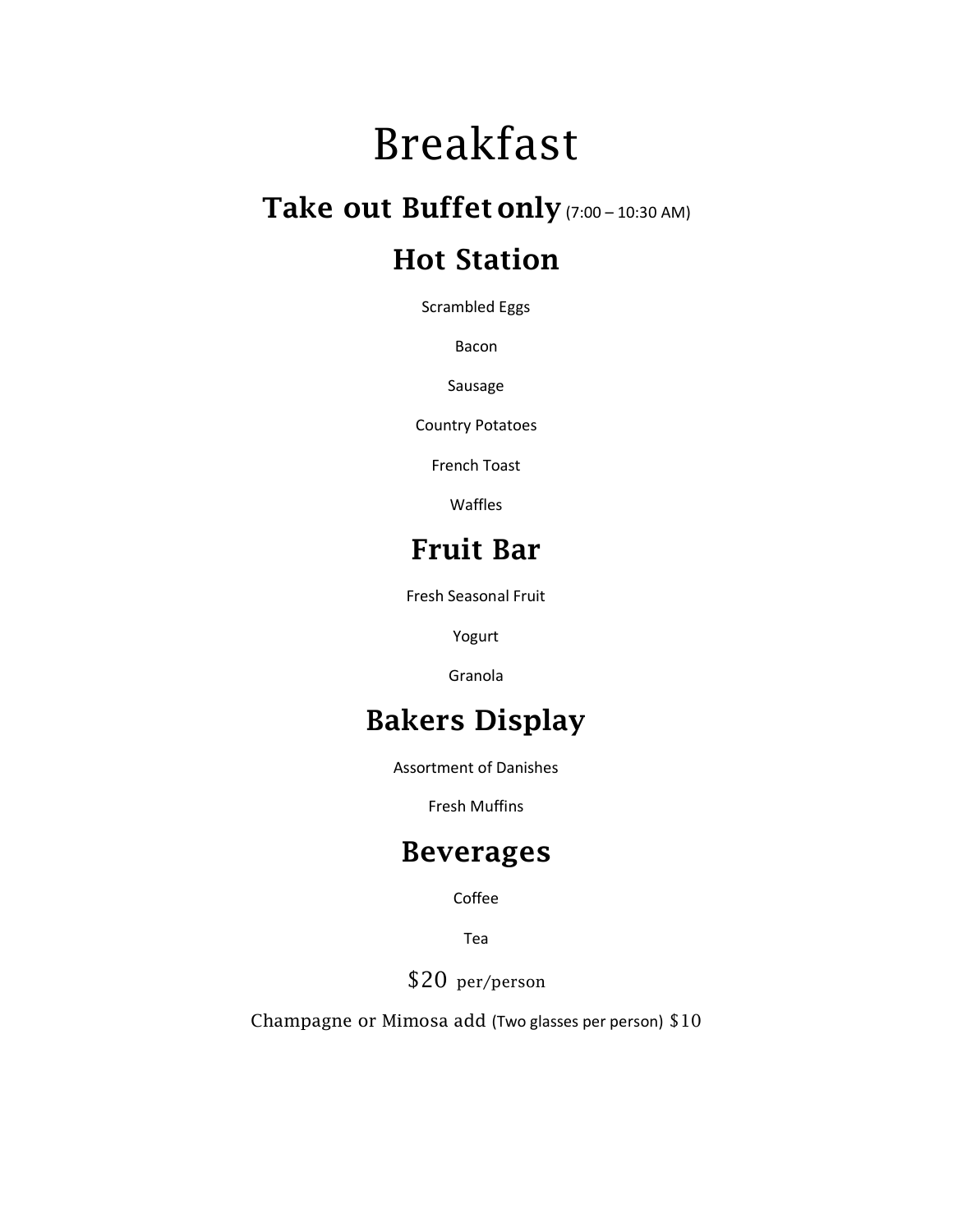# Lunch

# Sandwich Buffet (Choice of Three)

#### **Newporter Chicken Breast**

**Turkey, Avocado, Swiss**

**Roast Beef**

**Chicken Club**

**Tuna Salad**

**Grilled Veggie**

#### **Accompaniments** (Choice of Two)

Pasta Salad

Roasted Beets

Seasonal Fresh Fruit

Macaroni & Cheese

Asian Slaw

### Beverages

Water

Soda

Fresh Baked Cookie

\$20 per/person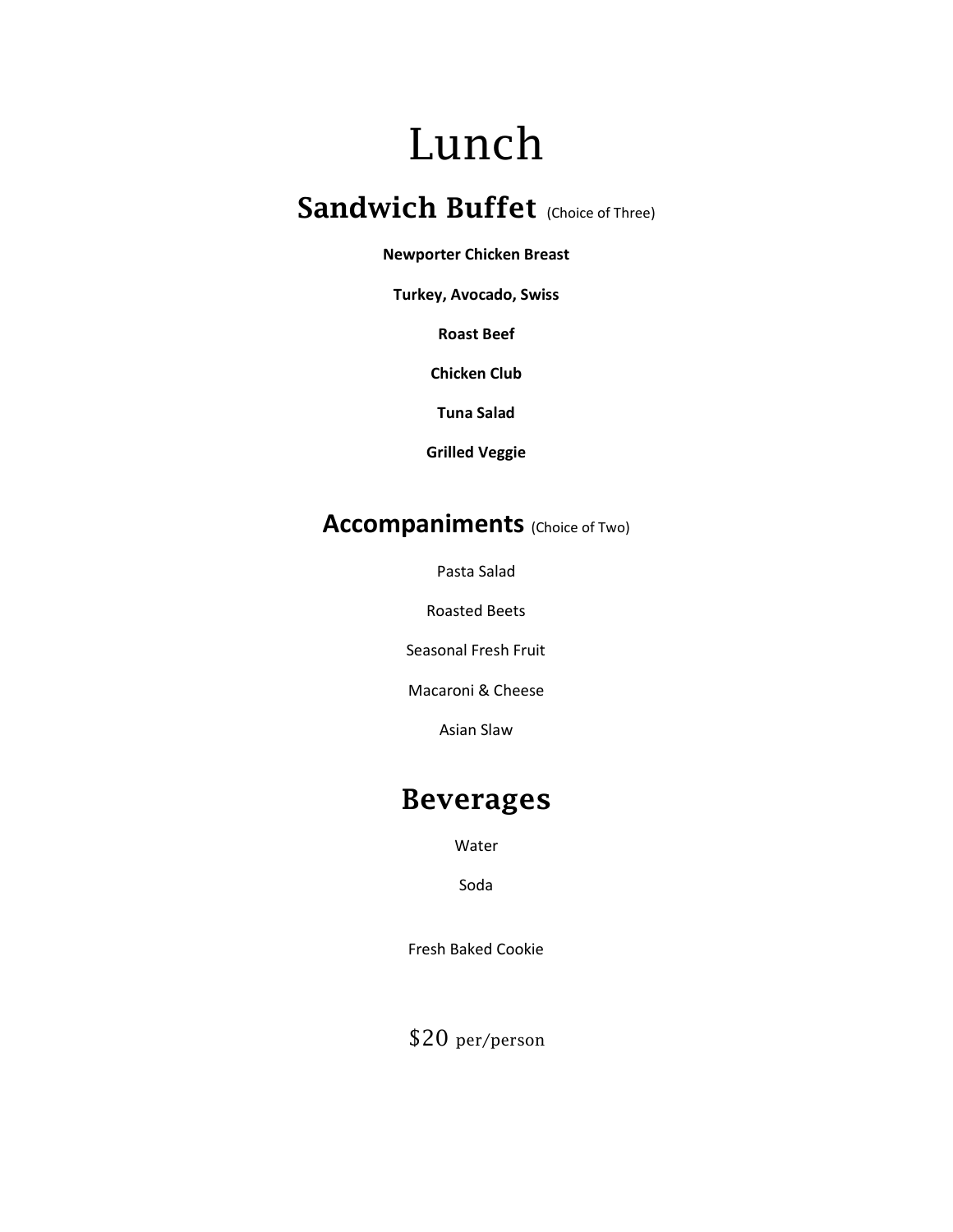# Lunch

## Boxed Sandwich

**Newporter Chicken Breast** 

**Turkey, Avocado, Swiss**

**Chicken Club** 

#### **Roast Beef & Cheddar Sandwich**

**Grilled Veggie**

**Tuna Salad**

#### **Accompaniments** (Choice of Two)

Pasta Salad

Roasted Beets

Seasonal Fresh Fruit

Macaroni & Cheese

Asian Slaw

### Beverages

Water

Soda

Fresh Baked Cookie

\$15 per/person

# Lunch Entrees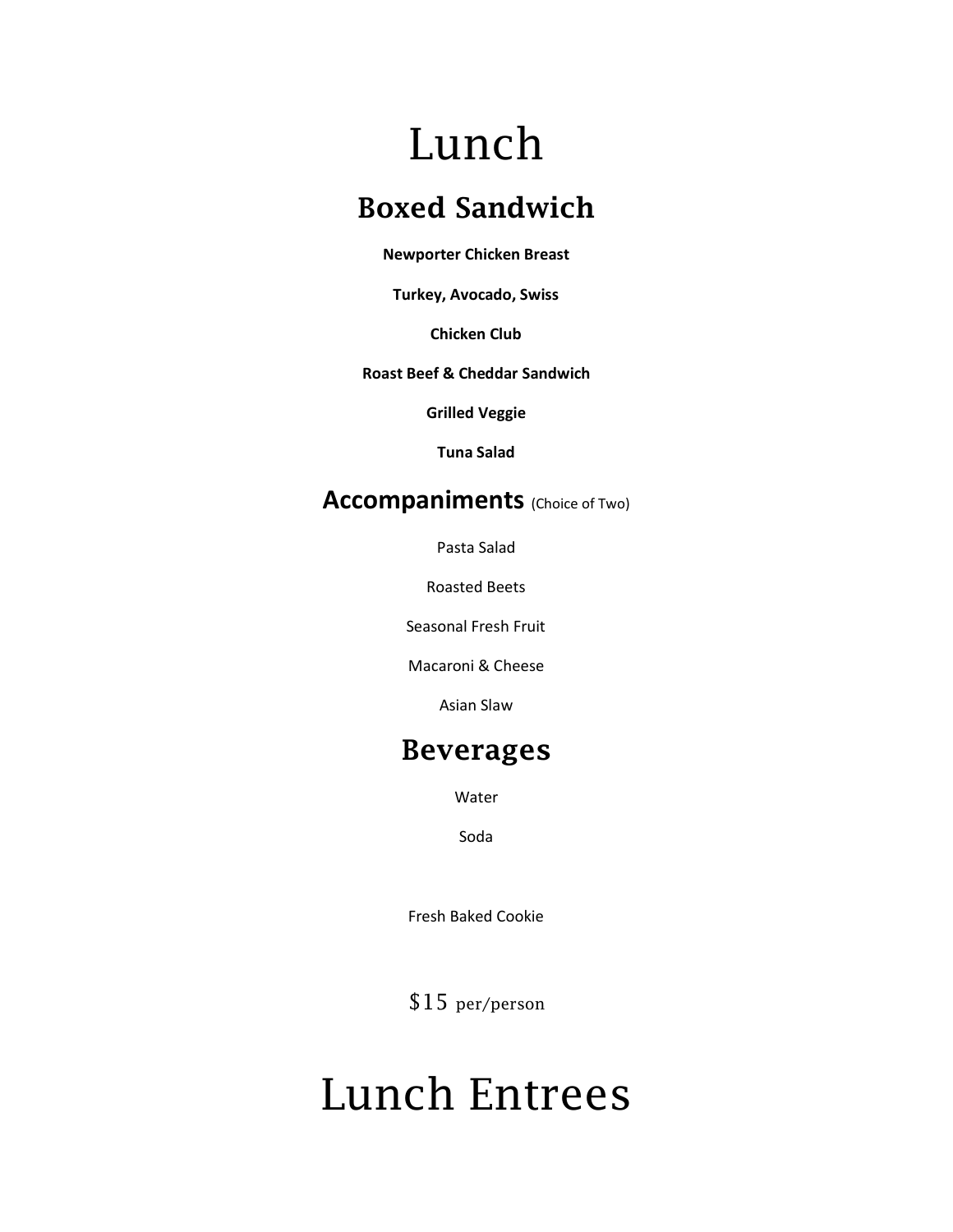## Buffet Style

#### **Main Course**

**All Natural Free Range Chicken**

**Stuffed Chicken Breast** (Spinach, feta, dill, citrus beurre blanc sauce)

**Grilled King Salmon**

**Braised Prime Short Rib**

**Mediterranean Vegetable Penne** (Chicken or Shrimp)

**Baked Ziti** (Chicken or Shrimp)

**Wild Mushroom Penne** (Chicken or Shrimp)

#### **Accompaniments** (choice of Two)

Seasonal Fresh Fruit / Organic Mixed Green Salad /Roasted Beets,

Roasted Potatoes / Mashed Potatoes / Jasmine Rice

## Dessert

**Vanilla Bean Crème brulee** 

**Chocolate Temptation**

Served with Fresh Focaccia Baked Bread and dipping sauce.

All service ware provided

\$30 per/person (choose 3 options)

# Dinner Entrees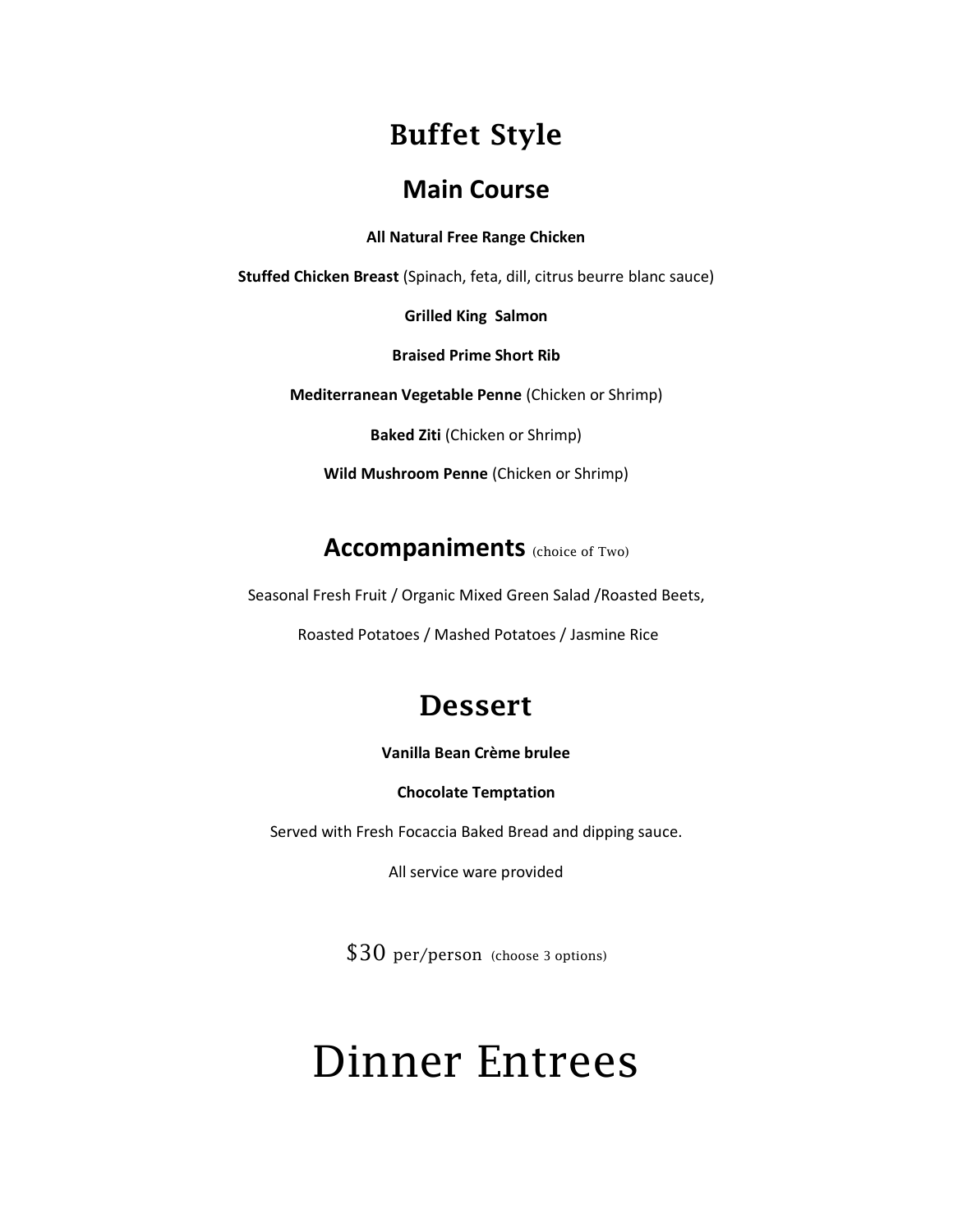# Buffet Style

#### **Main Course**

**All Natural Free Range Chicken** 

**Stuffed Chicken Breast** (Spinach, feta, dill, citrus beurre blanc sauce)

**Grilled King Salmon**

**Braised Prime Short Rib**

**Prime Pork Tenderloin**

**Mediterranean Vegetable Penne** (Chicken or Shrimp)

**Baked Ziti** (Chicken or Shrimp)

**Wild Mushroom Penne** (Chicken or Shrimp)

#### **Accompaniments** (choice of two)

Seasonal Fresh Fruit / Organic Mixed Green Salad / Roasted Beets

Roasted Potatoes / Mashed Potatoes / Jasmine Rice

## Dessert

**Vanilla Bean Crème brulee** 

#### **Chocolate Temptation**

Served with Fresh Focaccia Baked Bread and dipping sauce.

All service ware provided

\$37 per person (choose 3 options)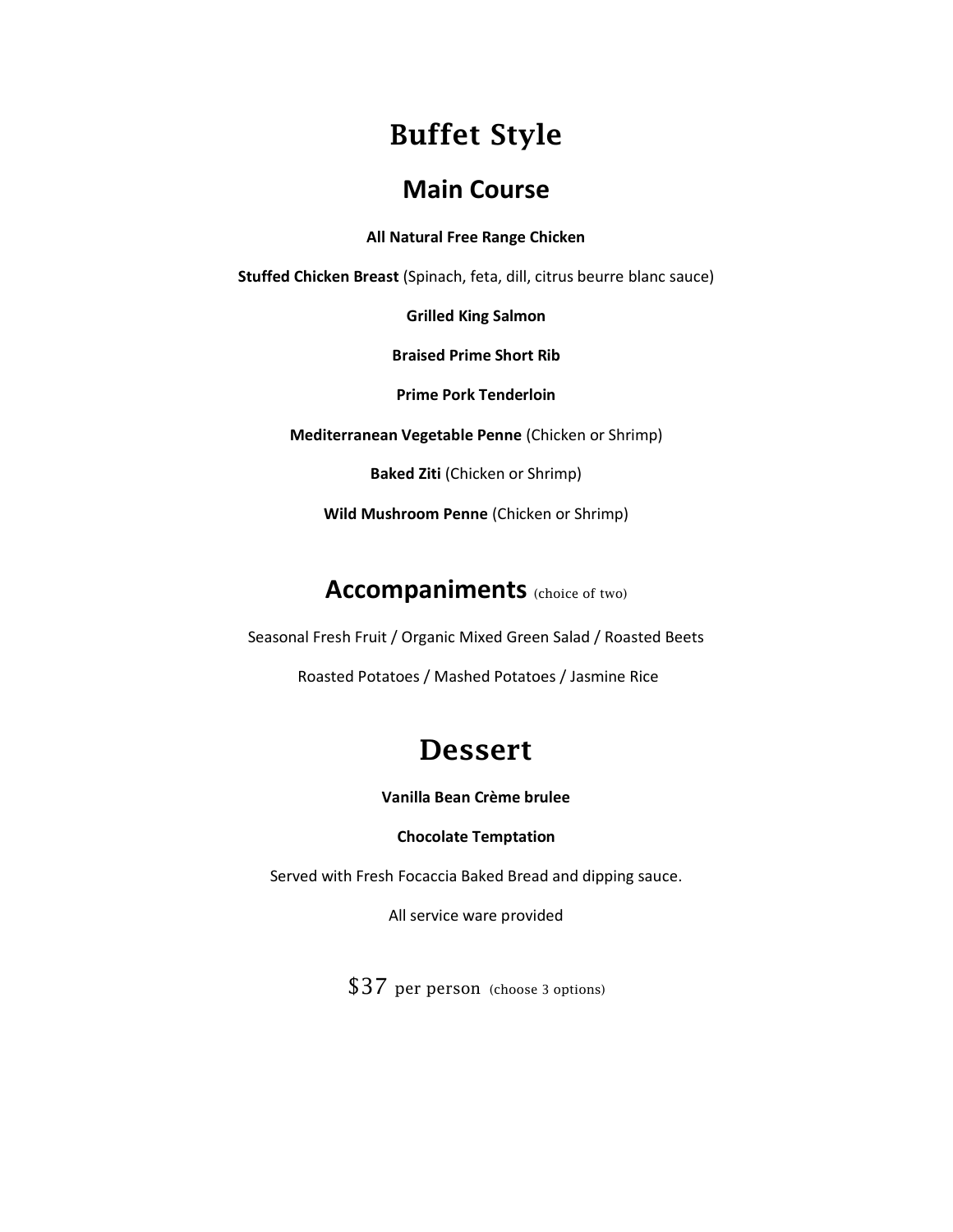# Lunch or Dinner

# Buffet Style

#### **Salads & Sandwiches**

**Organic Mixed Greens**

Red grapes / apples / onions / pecans / cranberries / gorgonzola / Dijon mustard vinaigrette

**Citrus City Caesar**

Focaccia croutons / capers / parmesan cheese chards

**Greek Salad**

Tomatoes / onions / olives / cucumbers / peppers / feta / oregano / extra virgin olive oil

**Chicken Cobb**

Mixed greens / bacon / tomatoes / avocado / egg / gorgonzola

**Newporter Chicken Breast** 

Swiss Cheese / avocado / lettuce / tomatoes

### **Pasta & Pizza**

**Angel Hair**

**Mediterranean Vegetable Penne** 

**Wild Mushroom Penne**

**Baked Ziti**

**Veggie Pesto Pizza**

**Margherita Pizza**

\$22 per person (choose 3 options)

# Appetizer List